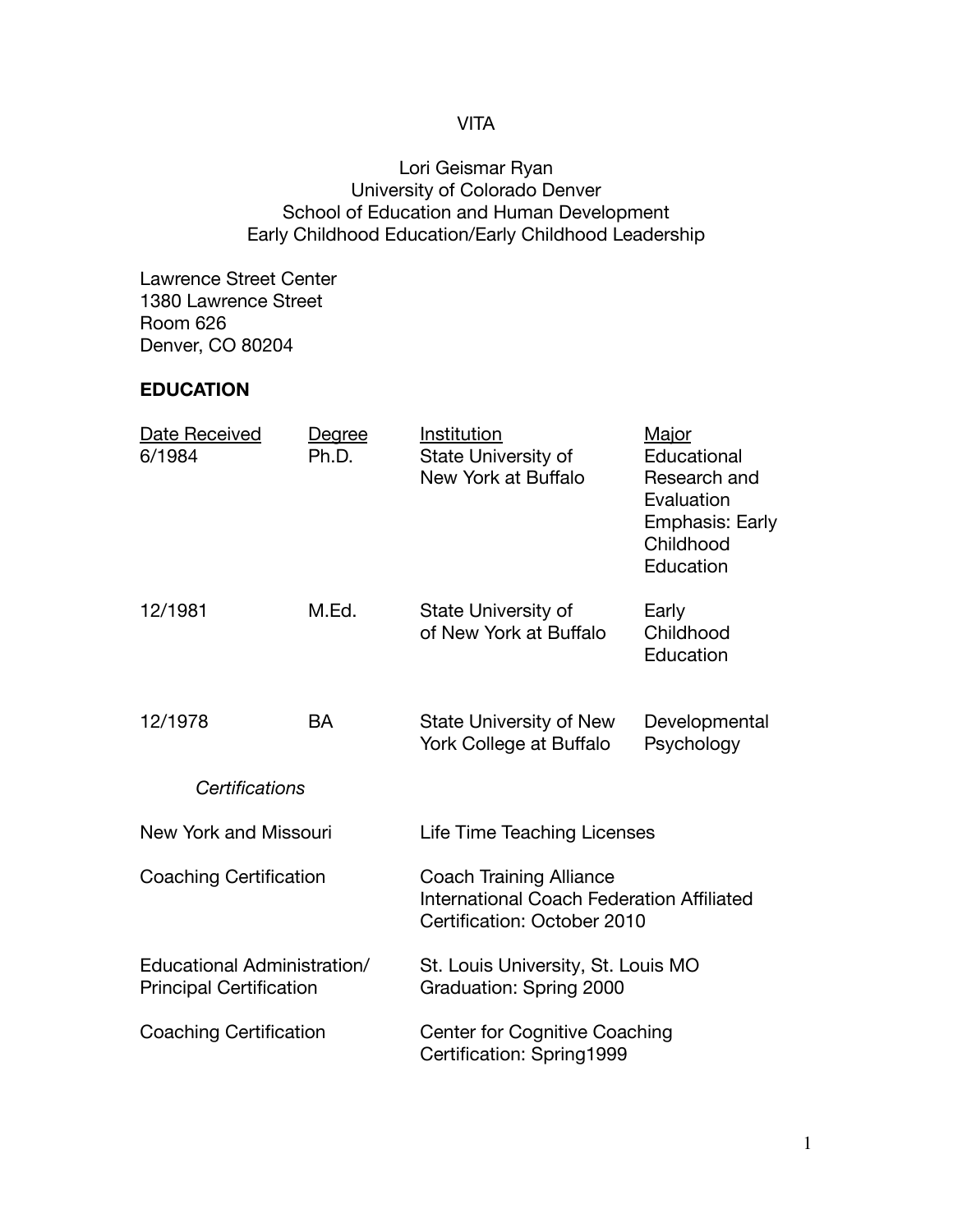# **PROFESSIONAL EXPERIENCE**

| Dates        | Position                                                                                                                                                 |
|--------------|----------------------------------------------------------------------------------------------------------------------------------------------------------|
| 2021-Present | <b>Clinical Associate Professor</b><br><b>Early Childhood Education</b><br>School of Education and Human Development<br>University of Colorado Denver    |
| 2018-Present | Co-Director<br>Buell Early Childhood Leadership Program (BECLP)<br>Buell Foundation funded graduate certificate program                                  |
| 2017-2021    | <b>Clinical Assistant Professor</b><br>Early Childhood Education<br>School of Education and Human Development<br>University of Colorado Denver           |
| 2013-2017    | Senior Instructor<br>Early Childhood Education/Teacher Education<br>School of Education and Human Development<br>University of Colorado Denver           |
| 2013-2016    | <b>Site Professor</b><br>Montview Elementary School, Aurora Public Schools<br>School of Education and Human Development<br>University of Colorado Denver |
| 2012-2013    | Learning Communities and Curriculum Coordinator<br>Robert E. Loup Jewish Community Center Early<br><b>Childhood Center</b><br>Denver, CO                 |
| 2009-2012    | <b>Community Professional Development Coach</b><br>Rose Community Foundation JECEI grant<br>Denver-Boulder, CO                                           |
| 1987-2012    | <b>Adjunct Faculty</b><br>Metro State University of Denver, CO<br>Southern Illinois University at Edwardsville, IL<br>Webster University in St. Louis MO |
| 2010-2015    | <b>Seminar Facilitator</b><br>Colorado Agency for Jewish Education                                                                                       |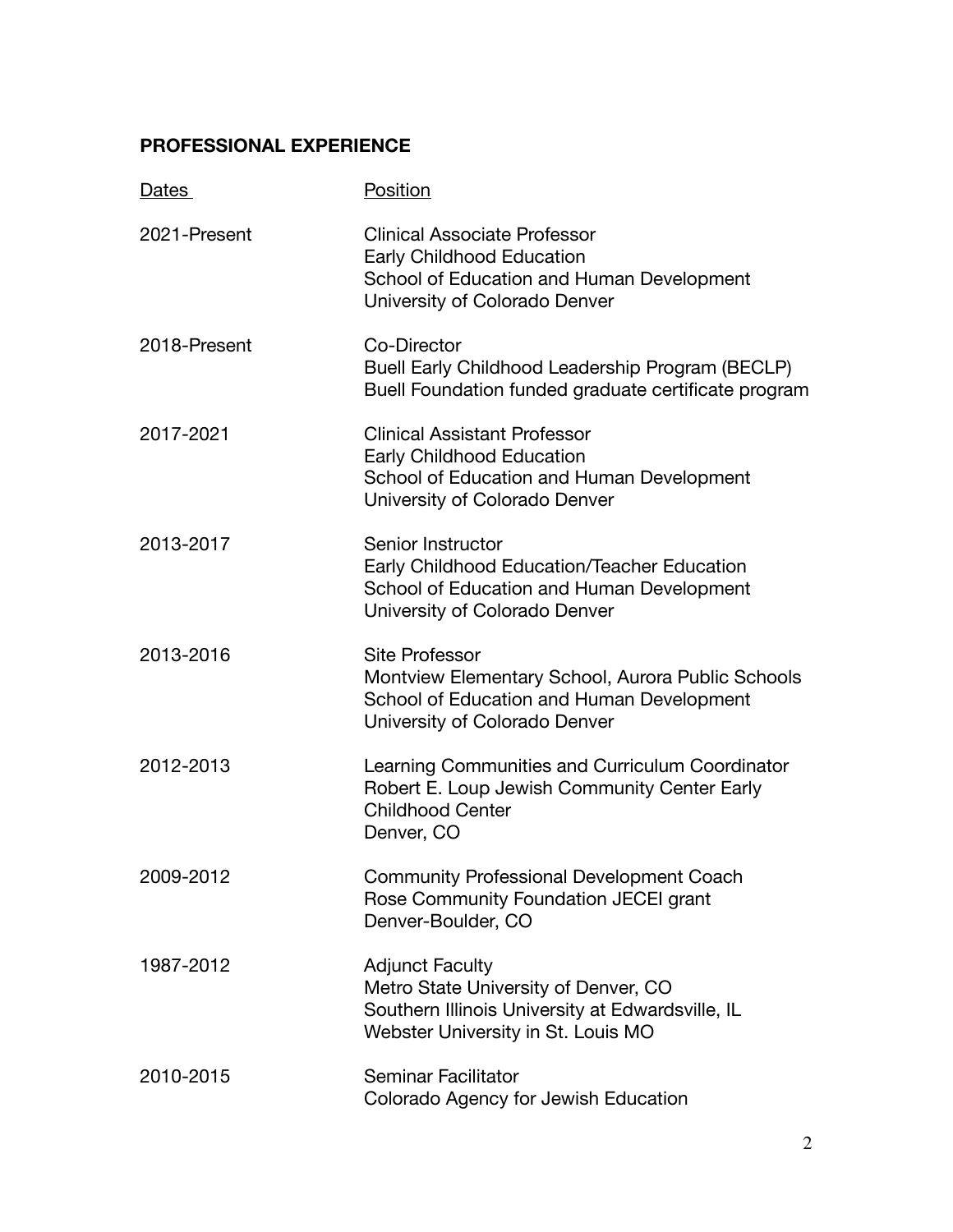|              | Denver/Boulder, CO                                                                                                                                        |
|--------------|-----------------------------------------------------------------------------------------------------------------------------------------------------------|
| 2006-2008    | <b>Project Coordinator</b><br>ARCHS-funded professional development project<br>Stella Maris Child Center, St. Louis city urban early<br>childhood program |
| 2005-2008    | Leadership Academy Co-Facilitator<br>15 St. Louis county school districts early childhood<br>leaders                                                      |
| 2000-2008    | <b>Director</b><br>Clayton School Districts' Early Childhood and Parent<br>Education Program, The Family Center<br>St. Louis, MO                          |
| 1999-present | School Leadership Coach<br>Local and national schools and early learning centers                                                                          |
| 1993-2000    | Early Childhood Education Coordinator<br><b>Parent Educator</b><br>Clayton School District's Family Center ECE Program<br>St. Louis, MO                   |
| 1988-1993    | Editor-in-Chief<br>Growing Times: Child Development Publication<br>Clayton School District's Family Center<br>St. Louis, MO                               |
| 1985-1989    | <b>Assistant Professor</b><br>University of Missouri-St. Louis<br><b>Early Childhood Education</b>                                                        |
| 1983-1985    | <b>Graduate Assistant and Assistant Director</b><br>Early Childhood Research Center<br>State University of New York at Buffalo<br>Buffalo, NY             |
| 1979-1983    | Preschool and Infant-Toddler Teacher<br>United Cerebral Palsy Association of Western NY<br>Early Childhood Research Center<br>Buffalo, NY                 |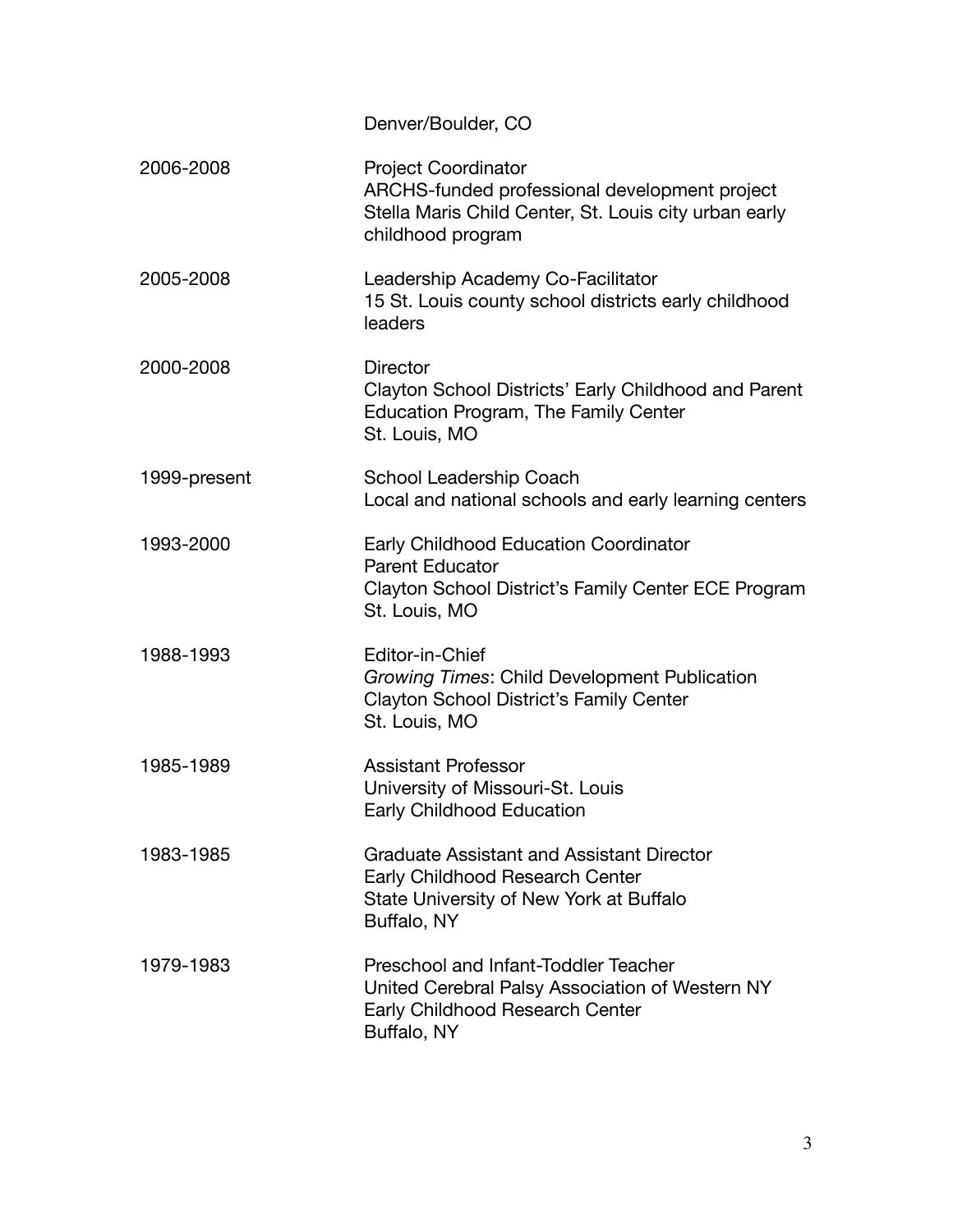#### **PEER-REVIEWED PUBLICATIONS**

- 2021 Allen, W., **Ryan, L.** and Vlasin, R. (Submitted June 2021). Learning design principles: creating inclusive and equitable leadership within cohort and community contexts. *Journal of Dialogic Pedagogy*.
- 2004 Corcoran, H. and **Geismar-Ryan, L**. (2004). Re-launching NAREA's presence online. *Innovations in Early Education: The International Reggio Exchange,* 10 (4), 17-19.
- 2003 **Geismar-Ryan, L** (2003). Preface for Zvia Dova's article, When pedagogy and design intertwine: The story behind the NAREA logo. *Innovations in Early Education: The International Reggio Exchange,* 10 (2), pages 16-19.
- 2000 Fyfe, B., **Geismar-Ryan, L**, & Strange, J. (2000). The potential of collaborative inquiry. *Innovations in Early Education: The International Reggio Exchange,* 7 (4), 6-10.
- 1998 Katz, C., McCadden, P., & **Geismar-Ryan, L.** (1998). The crab story. *Innovations in Early Education: The International Reggio Exchange,* 6 (1), 8-12.
- 1998 Breig-Allen, C., Hill, J., **Geismar-Ryan, L**., & Cadwell, L. B. (1998). The language of lines**.** *Young Children*, 53 (4), 64-66.
- 1986 **Geismar-Ryan, L.** (1986). Infant social activity: The discovery of peer play. *Childhood Education*, 63 (1). 24-29.
- 1983 Cataldo, C., & **Geismar, L.** (1983). Preschoolers' views of parenting and the family *Journal of Research & Development in Education*, 16(4), 8-14.

#### **PEER REVIEWED BOOKS & BOOK CHAPTERS**

- 2015 Cadwell, L., **Ryan, L.** and Schwall, C. L'Atelier: A System of Physical and Conceptual Spaces (p. 111-134). In Gandini, L., Hill, L., Cadwell, L. and Schwall, C. (2015*). In the Spirit of the Studio: Learning from the Atelier of Reggio Emilia, Second Edition.* NY: Teachers College Press
- 2014 Cadwell, L. and **Ryan, L**. (2014). An Appreciative Learning Partnership. Dole, D., Godwin, L, and Moehle, M. (2014).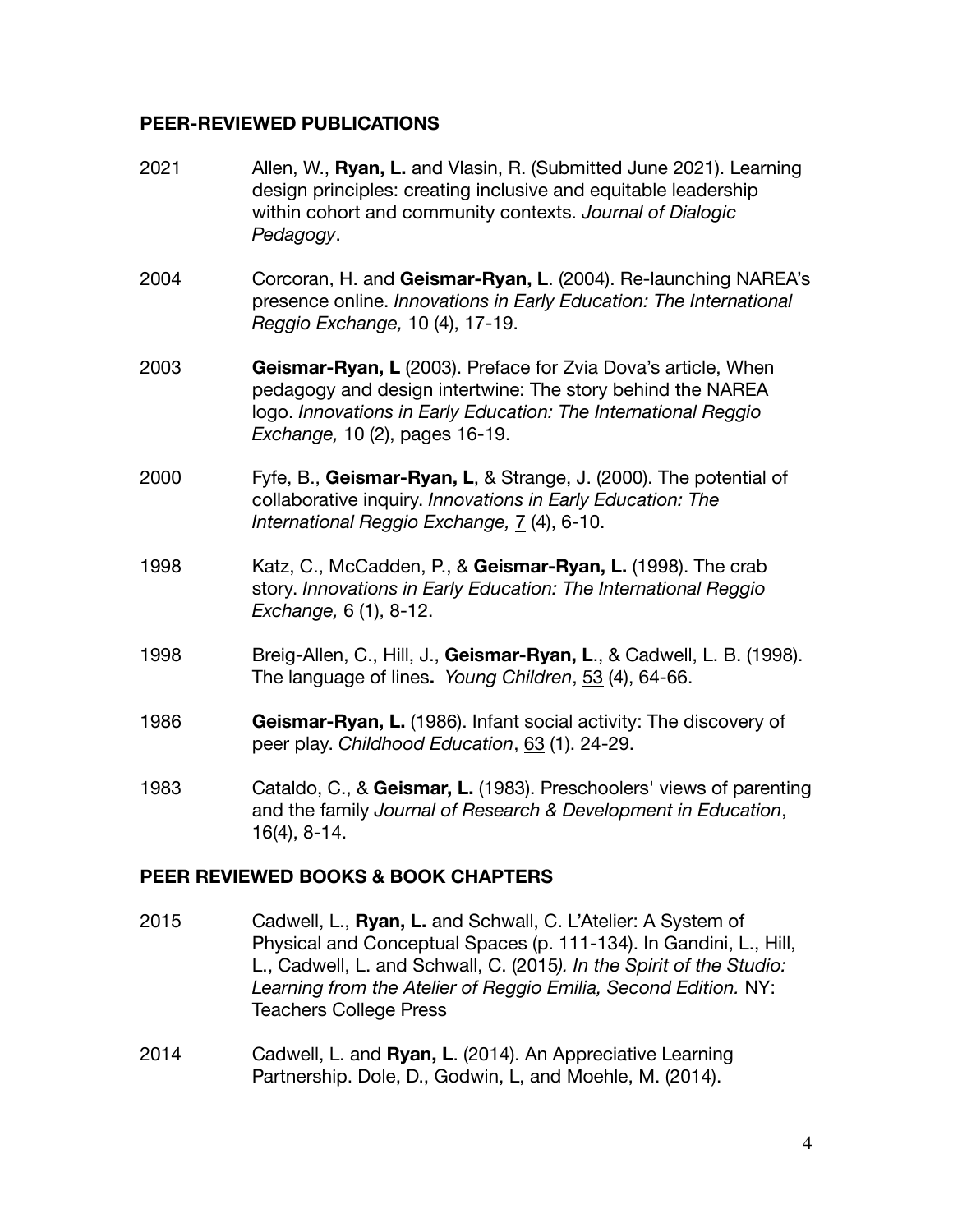*Exceeding Expectations: An Anthology of Appreciative Inquiry Stories in Education from Around the World*. Taos Institute

- 2004 Cadwell, L.B. **Geismar-Ryan., L**, & Schwall, C. (2004). The atelier: A system of physical and conceptual spaces. In Gandini, L., Hill, L., Cadwell, L., & Schwall, C. *In the Spirit of the Studio*. NY: Teachers College Press.
- 2001 Beck, C., DuPont, L., **Geismar-Ryan, L**., Henke, L., Pierce, K., Von Hatten, C. (2001). Who owns the story? Ethical issues in the conduct of practitioner research. In Zeni, J. (2001). *Ethical Issues in Practitioner Research.* NY: Teacher's College Press

### **GRANTS FUNDED**

.

*External*

| 2021 | Buell Early Childhood Leadership Program<br>Awarded June 2021                                                                                                   | \$479,000                                                                          |
|------|-----------------------------------------------------------------------------------------------------------------------------------------------------------------|------------------------------------------------------------------------------------|
| 2021 | Spencer Foundation Partner Grant with Portland State University,<br>Boulder Journey School, Reggio Children Foundation<br>Submitted December 15, 2021 \$450,000 |                                                                                    |
| 2020 | Buell Early Childhood Leadership Program<br>Awarded June 2020                                                                                                   | Award \$464,000                                                                    |
| 2019 | Buell Early Childhood Leadership Program<br>Awarded June 2019                                                                                                   | Award \$460,000                                                                    |
| 2018 | May 2018 for grant written by Diana Schaack in January 2018<br>and awarded April 2018                                                                           | Buell Early Childhood Leadership Program: assumed leadership in<br>Award \$448,483 |
| 2018 | Buell Early Childhood Leadership Program 10 Year Celebration                                                                                                    | Award \$25,000                                                                     |
| 2018 | Daniels Fund Boundless Opportunity Scholarship Grant written<br>with Sandy Mondragon                                                                            | Award \$45,000                                                                     |
| 2016 | Buell Early Childhood Leaders Network Grant written with<br>MA student Jenna Augustine                                                                          | Award \$2,500                                                                      |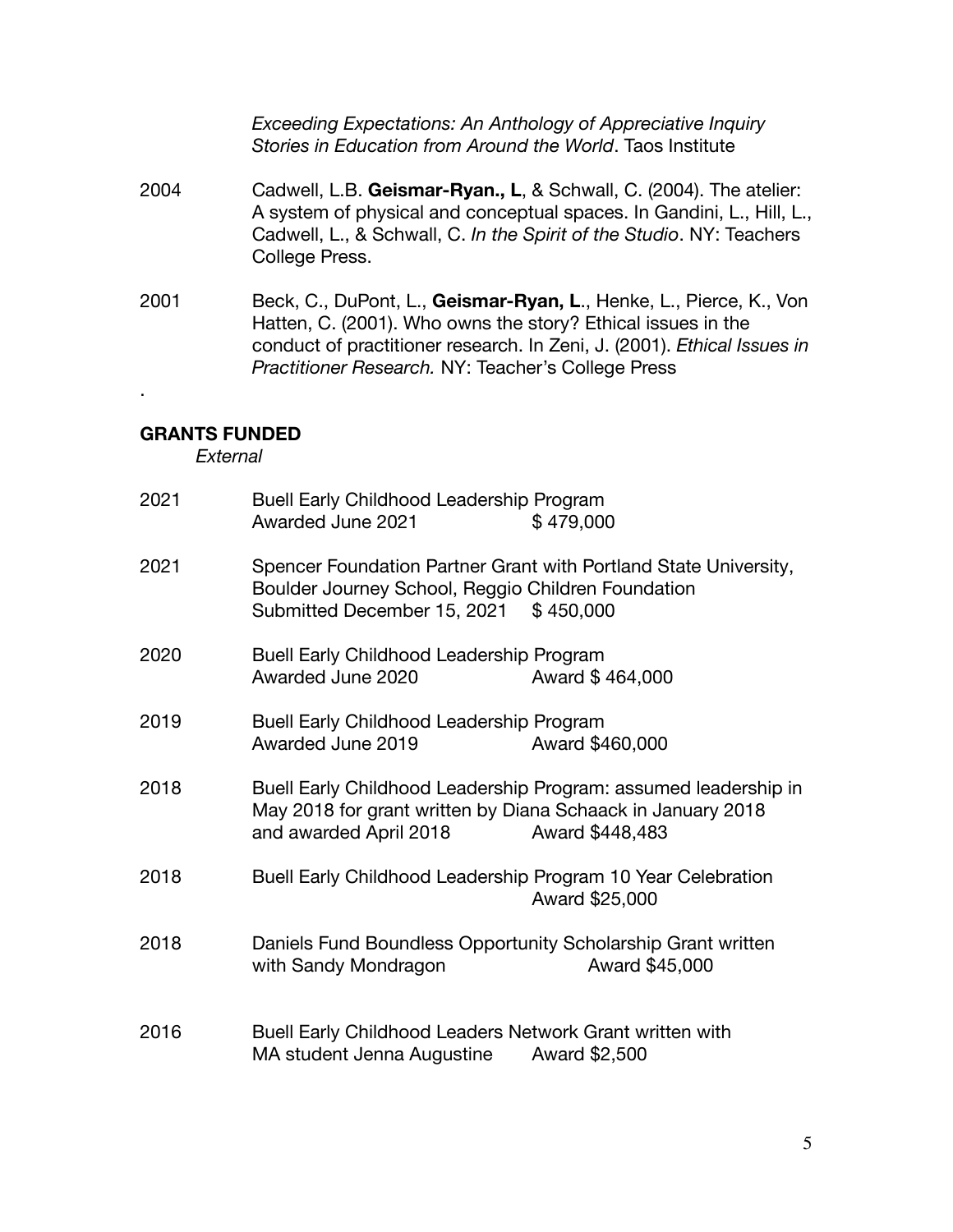| 2016 | MA student Jenna Augustine                                                                | Share Civic [Northeast Denver Neighborhood] Grant written with<br>Award \$1,500 |
|------|-------------------------------------------------------------------------------------------|---------------------------------------------------------------------------------|
| 2015 | Daniels Fund Boundless Opportunity Grant Scholarship Grant<br>written with Barbara Seidel | Award \$50,000                                                                  |
| 2014 | Daniels Fund Teacher Preparation Grant written with Clayton Early<br>Learning             | Award \$25,000                                                                  |

### **NON-PEER REVIEWED PUBLICATIONS, EXHIBITIONS, PERFORMANCES**

- 2021 Allen, W. & **Ryan, L.** (2021). A learning journey through a heart-centered book: A review of Wilson, P.A. (2019). The Heart of Community Engagement: Practitioner Stories from across the Globe. *Journal of Awareness Based Systems Change*, 1(2), 95-100.
- 2021 Maher, A. & **Ryan, L.** (2021). Recognizing school as a place of learning for all: From infancy through graduate school. Exchange (Nov/Dec 2021), 34-37.
- 2021 **Ryan, L.** & Vlasin, R. (2021). Scholarship of teaching and learning [Electronic mailing list message from Monday Morning Message]. University of Colorado Denver, Denver, CO.
- 2019 **Ryan, L.** (2019). Finding passion in community-engaged leading and learning [Electronic mailing list message from Monday Morning Message]. University of Colorado Denver, Denver, CO.
- 2018 Rudman, N. & **Ryan, L.** (2018). Gratitude for Collaborative Learning. [Electronic mailing list message from Monday Morning Message]. University of Colorado Denver, Denver, CO.
- 2018 Augustine, J. & **Ryan, L.** (2018). The Value of Mindfulness and Movement in an Urban Environment. *Exchange*, March/April 2018, 72-75.
- 2018 **Ryan, L.** (March 30). Community Engaged Learning. [Electronic mailing list message from Monday Morning Message]. University of Colorado Denver, Denver, CO.
- 2017 **Ryan, L.** & Kantor, R. (2017). Knowing Yourself, Prioritizing Relationships, and Embracing Communities. *Exchange*, November/December 2017, 87-89.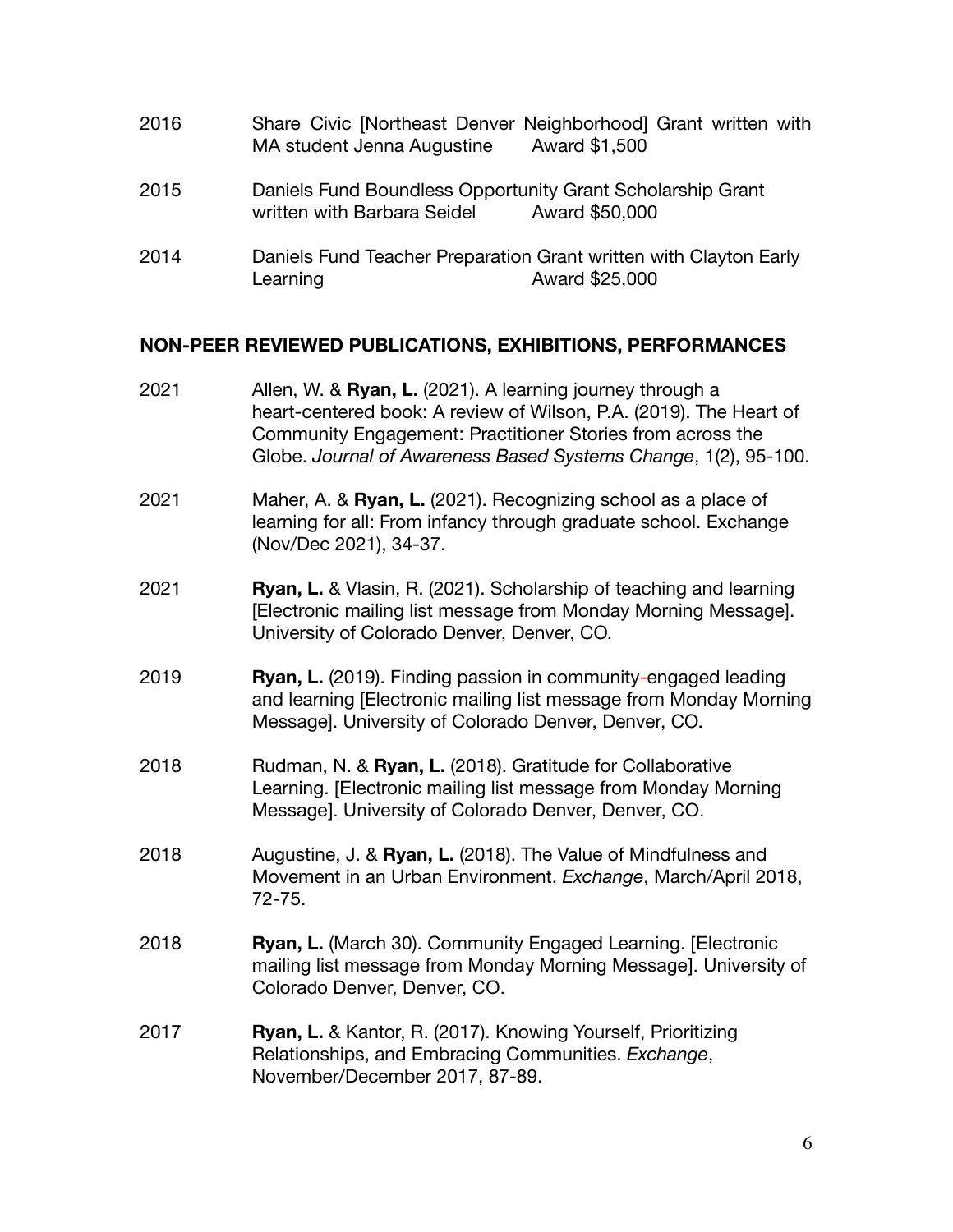- 2017 Augustine, J. & **Ryan, L.** (2017). *Yoga for the Youngest Webinar*, Early Childhood Investigations. 2016 Augustine, J. & **Ryan, L**. (2016). *Yoga for the Youngest*. Webinar produced by Early Childhood Investigations. 2016 Patti, P., Rudman, N., Cisneros, C., and **Ryan, L**. (2016). *La Construccion de Nuestro Mundo* (*Constructing our World*). Self-published learning story. 2016 Perry, B. & **Ryan, L**. (2016). *La Exploracion de Las Partes Sueltas en el GrowHaus* (*Exploring Loose Parts at the GrowHaus*). Self-published learning story. 2016 **Ryan, L**. & McClure, L. (2016). *Las Expresiones en el Jardin* (*Expressions in the Garden*). Self-published learning story. 2016 Augustine, J. & **Ryan, L**. (2016). *Disfrutando de la Comida Juntos en el GrowHaus* (*Enjoying Food Together at the GrowHaus*). Self-published learning story. 2016 Blog post <http://buellecleadersnetwork.org/menu/news>
- 2016 Augustine, J. & **Ryan, L**. (2016). *Yoga for the Youngest*. Webinar produced by Early Childhood Investigations.

#### **PEER REVIEWED PRESENTATIONS AT MEETINGS AND CONFERENCES**

- 2021 **Ryan, L**., Allen, W. & Vlasin, R. (April 2021). *A Study of the Buell Early Childhood Leadership Program's Learning Design Principles: Creating Inclusive and Equitable Leadership within Cohort and Community Contexts*. McCormick Center for Early Childhood Leadership, Leadership Connections National Conference.
- 2021 **Ryan, L**., Allen, W. & Vlasin, R. (March 2021). *A Study of the Buell Early Childhood Leadership Program's Learning Design Principles: Creating Inclusive and Equitable Leadership within Cohort and Community Contexts*. Rocky Mountain Early Childhood Conference.
- 2019 **Ryan, L**., Allen, Wendy, Vlasin, R. and Dalton, J. (March 2019) *Co-constructing Leadership: Embracing the Equitable and Sustainable Future of Early Childhood*. Rocky Mountain Early Childhood Conference. Denver, CO.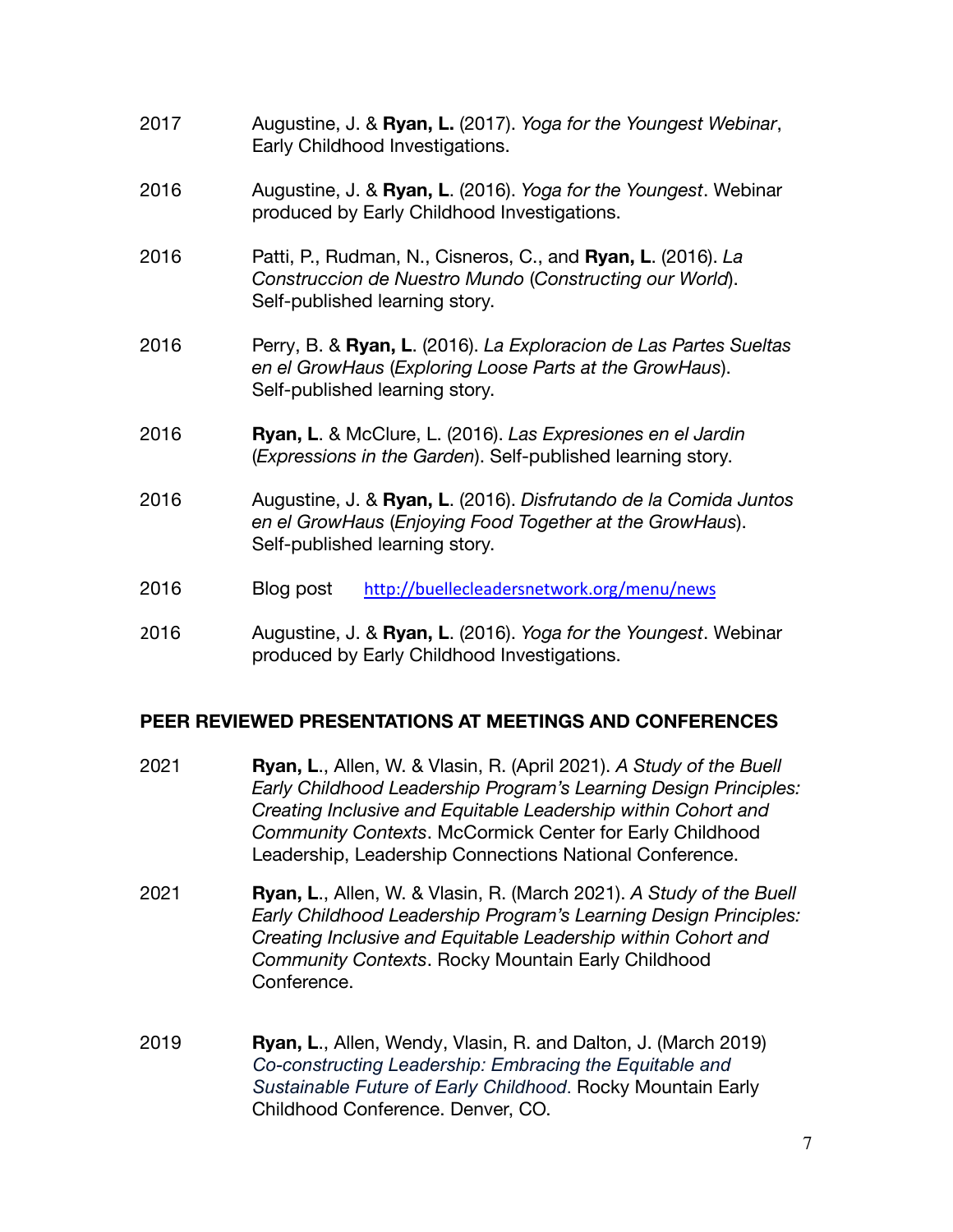- 2019 Rudman, N. & **Ryan, L.** (2019, February). ECE STEM Conference, Pasadena, CA.
- 2018 Augustine, J., Cisneros, C., Rudman, N. and Ryan, L. (2018, October). Children's Right to the Natural World: Action Research Within Diverse Communities. ECE STEM Symposium. Boulder, CO.
- 2018 Augustine, J. and **Ryan, L.** (2018, June). *Nurturing Community Partnerships through Playful Discovery in the Natural World: BEEs in the Garden @ The GrowHaus.* Annual Meeting of the National Association for the Education of Young Children Professional Learning Institute, Austin, TX.
- 2018 **Ryan, L.** and Augustine. (2018, March) *Nurturing Community and Culture Through Playful Discovery in the Natural World: Making Children's Learning Visible*. Rocky Mountain Early Childhood Conference, Denver, CO.
- 2017 **Ryan, L**., DeVries, K., Bernoteit, S., Main, C., Scritchlow, J., Sutherland, K., Gillanders, C. Making the pathway real: Resolving issues of competencies, articulation, and assessment. Paper presented at the annual meeting of the National Association for the Education of Young Children, San Francisco, CA
- 2016 **Ryan, L.** and Augustine, J. (2016, March). *Building Connections with Nature: Gardening with Young Children and Families*. Rocky Mountain Early Childhood Conference, Denver, CO.

### **NON PEER REVIEWED PRESENTATIONS AT MEETINGS AND CONFERENCES**

- 2021 (May) **Ryan, L.** (May 2021). Cultivating Human Potential. Colorado Coaching Consortium's Quarterly Professional Development sessions.
- 2020 (Oct) **Ryan, L.** (October 2020). *Coaching the Questions*. Keynote Opening Address to Colorado Coaching Consortium's Annual Conference.
- 2019 (Aug) **Ryan, L.** & Kantor, R. (August 2019). *Beginning the year with identity and community in mind*. The Zone for Inclusive Learning, Denver CO.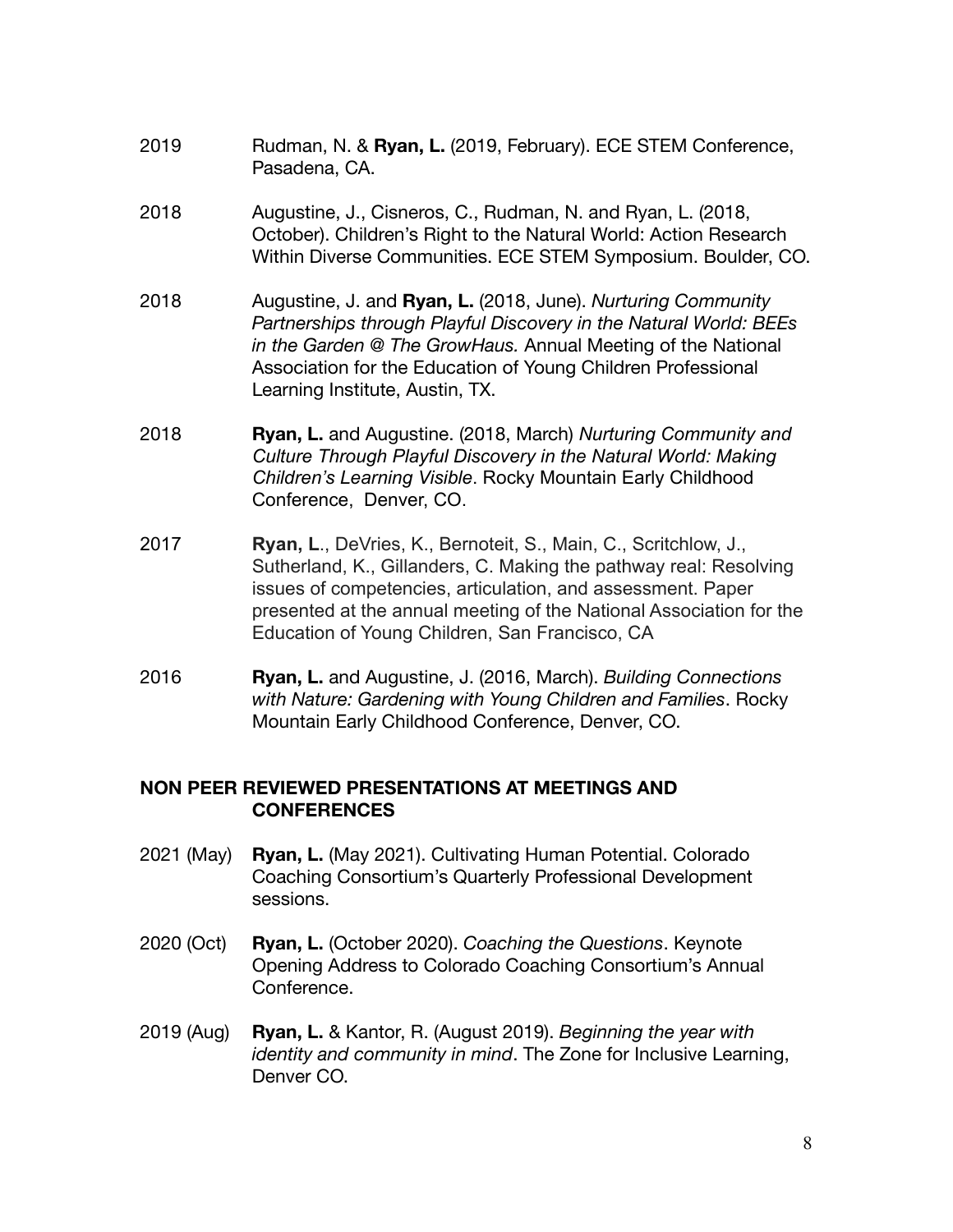- 2019 (June) **Ryan, L**. and Kantor, R. (June 2019). Closing remarks at Boulder Journey School Summer Conference.
- 2017 (Oct) Ryan, L. (October 2017). *Children's Guide to The GrowHaus: BEEs in the Garden*. Day of Learning. CU Denver's School of Education and Human Development and Boulder Journey School.
- 2017 (Feb) **Ryan, L.** et. al (March 2017). *Improving Education in Elementary Education: A Case for PreK-3 Continuum in Colorado.* Education Policy Networking Series panel presentation. School of Education and School of Public Affairs, University of Colorado Denver.
- 2017 (Feb) **Ryan, L.** (February 2016). *Loose parts as a way to coach EC professionals*. Community Partnership for Child Development Colorado Springs, CO.
- 2016 (Aug) **Ryan, L**. (August 2016). *Loose parts as a way to engage learners*. Jefferson County Head Start Opening Day Professional Development. Lakewood, CO.
- 2016 (Aug) **Ryan, L**. and Augustine, J. (August 2016). *BEEs at GrowHaus: Six Big Ideas to Nurture Community and Connection*. Clayton Early Learning Professional Development Day. Denver, CO. Clayton Early Learning Pre-service Week, Denver CO
- 2013-2014 Clayton Early Learning Pre-Service and Winter Professional Development sessions, Denver CO

## **PROFESSIONAL ORGANIZATIONS**

| Member                                               | 2019-present | International Society for the Study of<br>Teaching and Learning |
|------------------------------------------------------|--------------|-----------------------------------------------------------------|
| Member<br>Founding<br><b>Guiding Board</b><br>Member | 2000-present | North American Reggio Emilia Alliance                           |
| Member                                               | 1990-present | National Association for the Education<br>of Young Children     |
| Member                                               | 2010-present | Colorado Coaching Consortium,<br>Denver <sub>CO</sub>           |
| President                                            | 1990-1992    | St. Louis AEYC chapter                                          |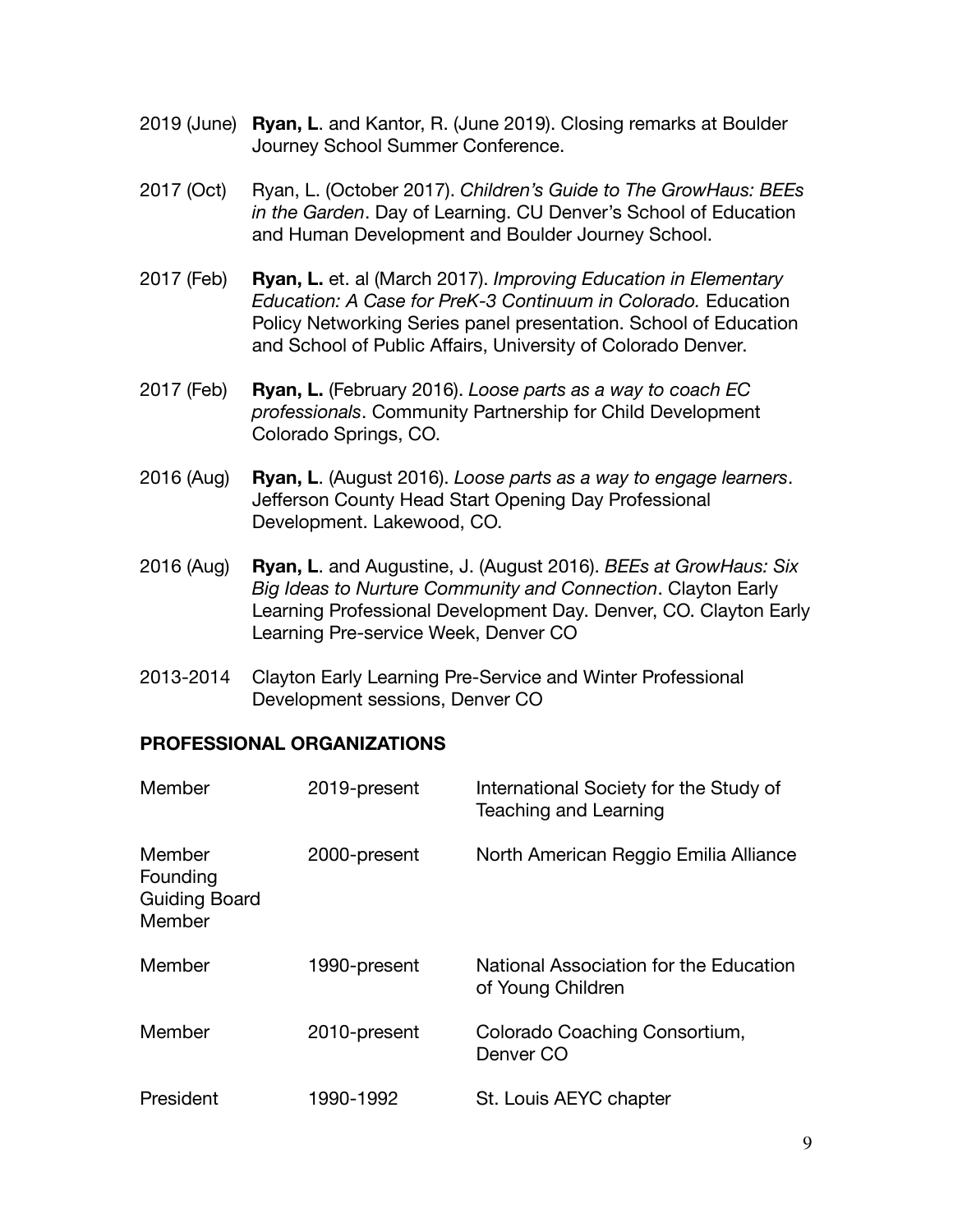| Student Rep. | 1974-1976 | <b>ECEC of Western NY</b> |
|--------------|-----------|---------------------------|
|--------------|-----------|---------------------------|

# **COURSES TAUGHT AT UNIVERSITY OF COLORADO DENVER**

| <b>Course and Number</b>                                                                      | Level                      | Department                                      |
|-----------------------------------------------------------------------------------------------|----------------------------|-------------------------------------------------|
| ECED 6320: A Colorado<br>Interpretation of the Reggio<br>Approach                             | Graduate                   | Early Childhood Education                       |
| ECED 5800 Special Topics:<br>Colorado Interpretations of<br>the Reggio Approach               | Gradate                    | Early Childhood Education                       |
| ECED 5330: Transformational<br>Leadership                                                     | Graduate                   | Early Childhood Education                       |
| ECED 5300: Leading Learning<br>Organizations                                                  | Graduate                   | Early Childhood Education                       |
| ECED 5300: Pedagogical<br>Leadership                                                          | Graduate                   | Early Childhood Education                       |
| ECED 5310: Professional<br>Development                                                        | Graduate                   | Early Childhood Education                       |
| ECED 5800: Strategic<br>Leadership                                                            | Graduate                   | Early Childhood Education                       |
| ECED 5320: Community-<br><b>Based Action Research</b>                                         | Graduate                   | Early Childhood Education                       |
| EDUC 5651: Foundations<br>of Leadership                                                       | Graduate                   | Administrative Leadership<br>and Policy Studies |
| UEDU 49/5931, 49/5932<br>49/5933<br><b>Elementary Education</b><br>Internships I, II, and III | Undergraduate/<br>Graduate | <b>Teacher Education</b>                        |
| ECED 4931, 4932, 4933<br>Early Childhood Education<br>Internships I, II and III               | Undergraduate              | Early Childhood Education                       |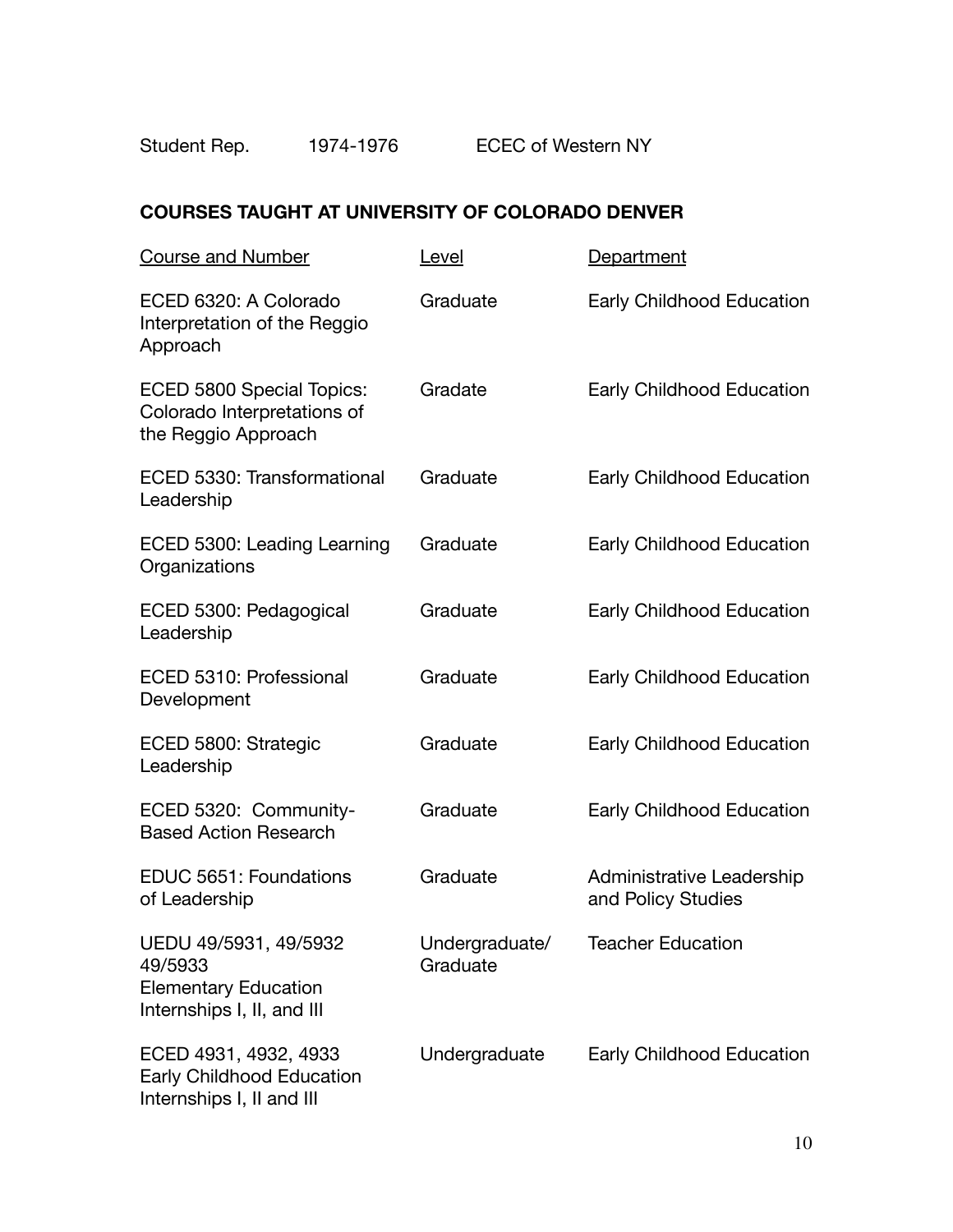| ECED 4200: Assessment for<br>Early Childhood                                             | Undergraduate | Early Childhood Education |
|------------------------------------------------------------------------------------------|---------------|---------------------------|
| ECED 4010: Inquiry and<br>the Disciplines                                                | Undergraduate | Early Childhood Education |
| EDHD 2930: Primary Literacy<br>Early Field Experience Seminar                            | Undergraduate | <b>Teacher Education</b>  |
| ECED 2930: Infant-Toddler<br>Early Field Experience Seminar                              | Undergraduate | <b>Teacher Education</b>  |
| ECED 2001:<br>ECE as a Profession Lab                                                    | Undergraduate | Early Childhood Education |
| ECED 2000: ECE as a<br>Profession                                                        | Undergraduate | Early Childhood Education |
| <b>GUEST LECTURE</b><br>ECED 2000: ECE as a<br>Profession (two online<br>class sessions) | Undergraduate | Early Childhood Education |

#### **SERVICE**

# *UNIVERSITY-WIDE*

| Membership   | Date(s)               | Project                                                                        | Institution/Organization         |
|--------------|-----------------------|--------------------------------------------------------------------------------|----------------------------------|
| Member       | 2019-2020             | Selection<br>Committee<br>for University<br>Leadership<br>and Service<br>Award | University of Colorado<br>Denver |
| Member       | Jan 2017-<br>May 2017 | Community<br>College<br>Action<br>Team                                         | University of Colorado<br>Denver |
| Group Leader | 2015                  | Under-<br>Graduate<br>Symposium                                                | University of Colorado<br>Denver |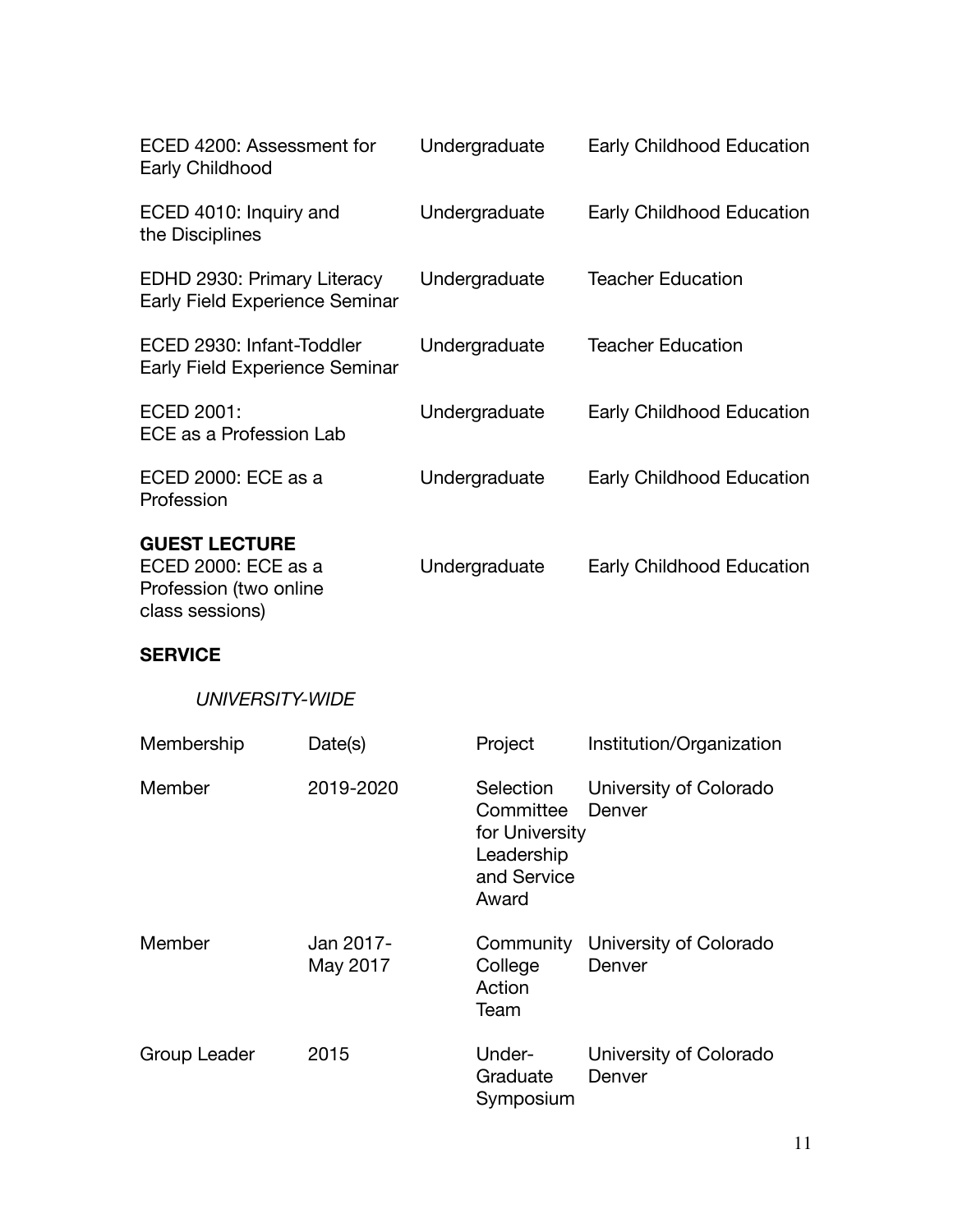# *SCHOOL OF EDUCATION AND HUMAN DEVELOPMENT*

| Membership | Date(s)                        | Project                                                                                                                 | Institution/Organization |
|------------|--------------------------------|-------------------------------------------------------------------------------------------------------------------------|--------------------------|
| Member     | 2020-present                   | Digital<br>Teaching and<br>Learning<br>Committee                                                                        | <b>SEHD</b>              |
| Chair      | 2019-2020                      | <b>Student</b><br>Committee                                                                                             | <b>SEHD</b>              |
| Chair      | <b>Spring 2020-</b><br>Present | Ed.D. Doctoral<br>Research Project<br>Committee<br>(Cristal Cisneros)                                                   | <b>SEHD</b>              |
| Chair      | Fall 2018-May<br>2019          | Ed.D. Doctoral<br><b>Research Project</b><br>Committee<br>(N. Rudman)                                                   | <b>SEHD</b>              |
| Member     | <b>Spring 2019-</b><br>Present | Ed.D. Doctoral<br><b>Research Project</b><br>Committee<br>(N. Ortiz)                                                    | <b>SEHD</b>              |
| Chair      | Spring 2018                    | <b>ECE</b><br><b>Clinical Faculty</b><br>Search<br>Committee<br>(Chaired and<br>completed<br>three faculty<br>searches) | <b>SEHD</b>              |
| Member     | Fall 2017-Spring<br>2018       | Ed.D. Doctoral<br>Research Project<br>Committee<br>(Sarah Weaver)                                                       | <b>SEHD</b>              |
| Member     | 2017-present                   | <b>Student</b><br>Committee                                                                                             | <b>SEHD</b>              |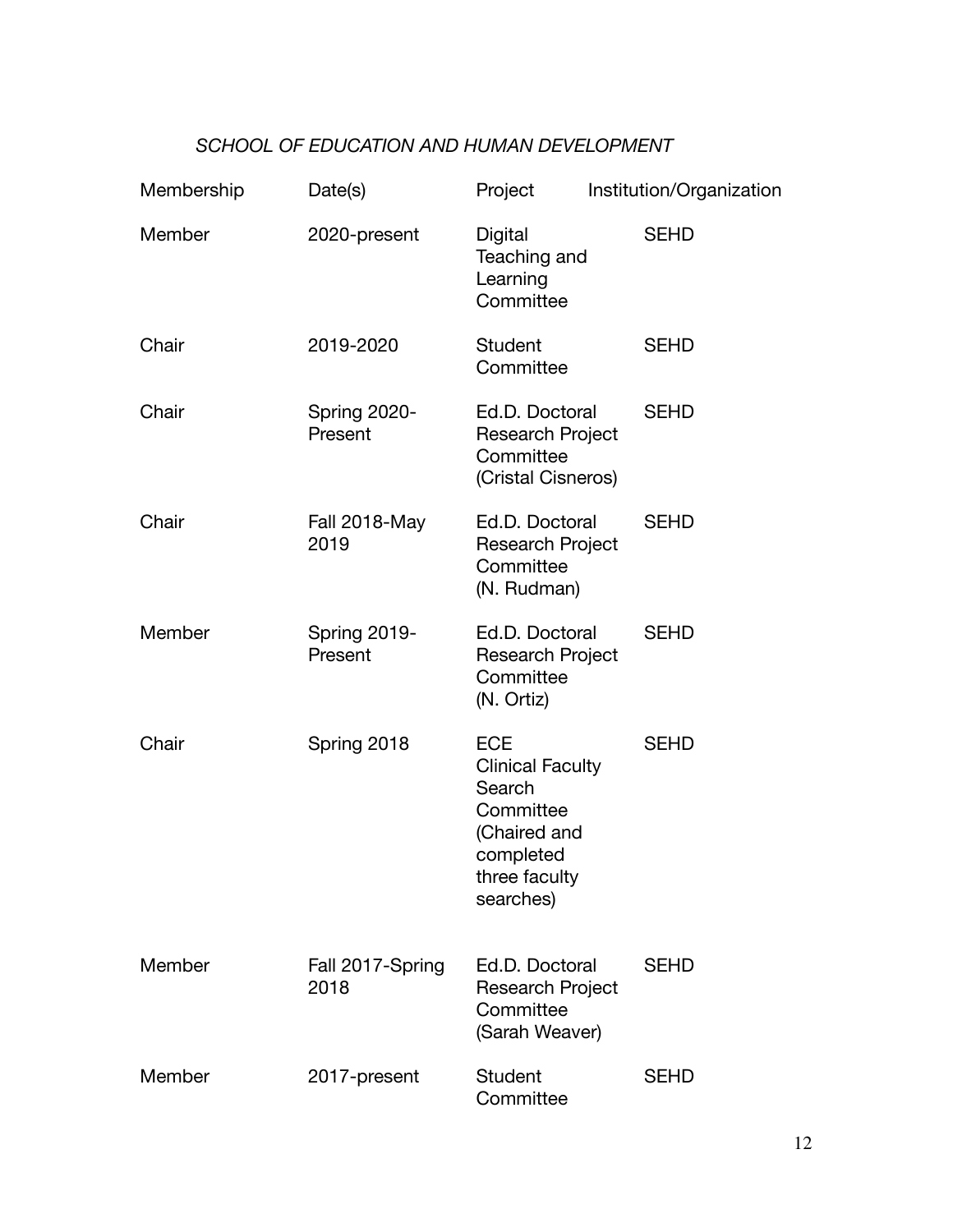| <b>Award Recipient</b> | 2017         | Service<br>Award                                                                                   | <b>SEHD</b>                                |
|------------------------|--------------|----------------------------------------------------------------------------------------------------|--------------------------------------------|
| Lead                   | 2017-present | Study tour<br>to Reggio Emilia                                                                     | <b>SEHD</b>                                |
| Member                 | 2016-present | Program<br>Leaders                                                                                 | <b>SEHD</b>                                |
| Lead                   | 2017-present | <b>ECE Program</b><br>Area Lead                                                                    | <b>SEHD</b>                                |
| Member                 | 2016-2017    | <b>Diversity</b><br>Committee                                                                      | <b>SEHD</b>                                |
| Chair                  | 2015-2016    | <b>Diversity</b><br>Committee                                                                      | <b>SEHD</b>                                |
| Member                 | 2014-2015    | <b>Diversity</b><br>Committee                                                                      | <b>SEHD</b>                                |
| Lead                   | 2015-2018    | <b>Teacher</b><br>Education<br>Leadership<br>Team (TELT)                                           | <b>SEHD</b>                                |
| Member                 | 2014-2018    | <b>TELT</b>                                                                                        |                                            |
| Chair                  | 2014         | <b>Buell Early</b><br>Leadership<br>Program Co-<br><b>Director</b><br><b>Search Committee</b>      | <b>SEHD</b>                                |
| Member                 | 2014         | <b>ASPIRE Alternative SEHD</b><br>Licensure Instructor<br><b>Search Committee</b>                  |                                            |
| Lead                   | 2013         | and four sessions of Hawkins<br>workshops offered through Continuing<br>and Professional Education | Exhibition of The Scientist in Every Child |
| Lead                   | 2013-14      | Community Engagement for the                                                                       |                                            |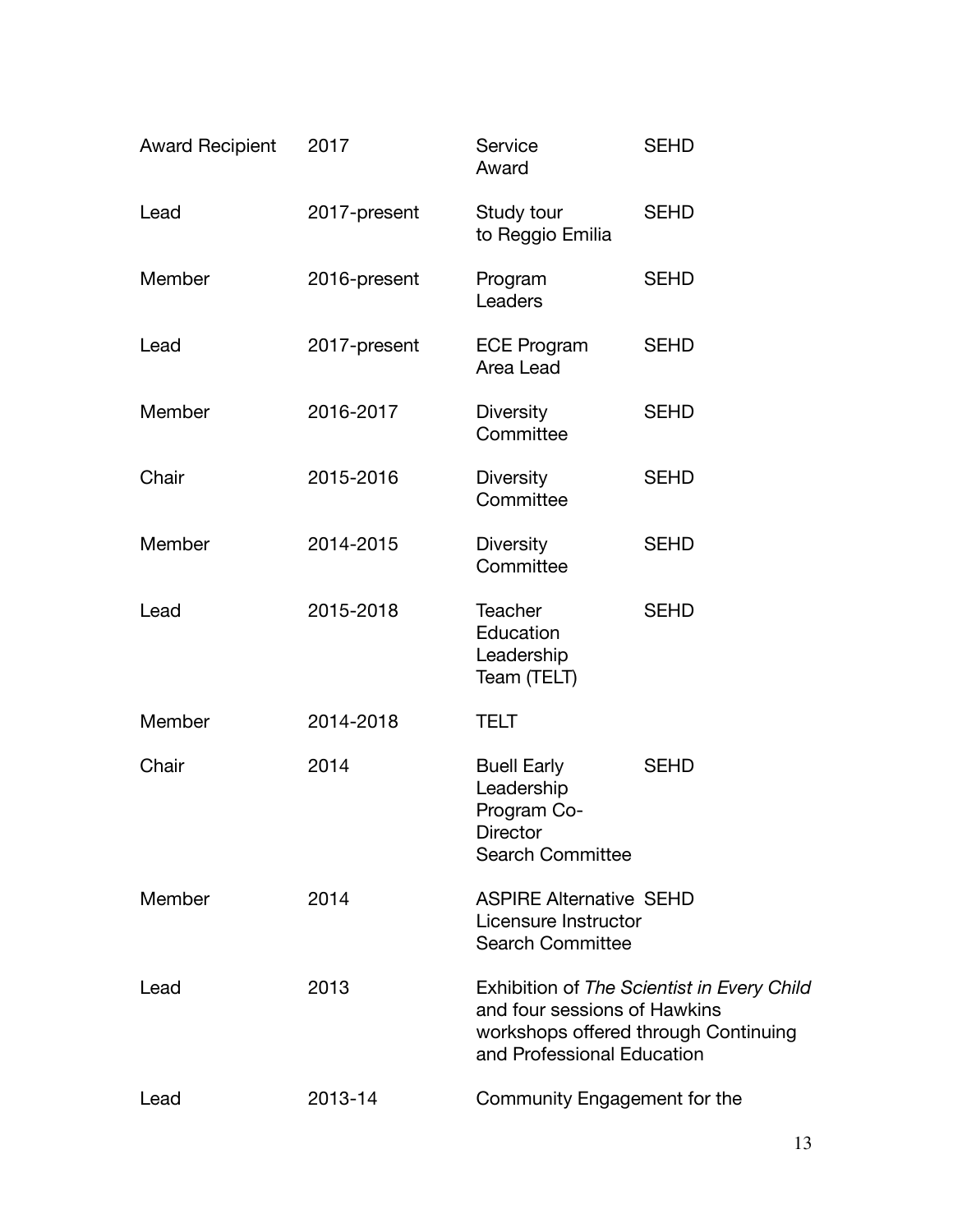## *COMMUNITY*

| Membership                        | Date(s)              | Project                                                   | Institution/Organization                                                                                                                                          |
|-----------------------------------|----------------------|-----------------------------------------------------------|-------------------------------------------------------------------------------------------------------------------------------------------------------------------|
| Member                            | $2021 -$<br>present  | Ph.D. Board<br>Reggio Child<br><b>Studies</b>             | University of<br>Reggio-Modena &<br><b>Foundation Reggio</b><br>Children                                                                                          |
| Member                            | 2020-<br>present     | Participating<br>Founder                                  | <b>Foundation Reggio</b><br>Children                                                                                                                              |
| Coach                             | 2019-2021<br>Present | Zone for Inclusive<br>Learning                            | <b>Collaborative Project:</b><br><b>Sewall Child</b><br>Development,<br>Mile High Early Learning,<br>Denver Public Schools,<br>CU Denver, University of<br>Denver |
| Reviewer                          | 12/19                | <b>Article Reviewer</b>                                   | Teaching, Learning Inquiry<br>Journal                                                                                                                             |
| Steering Committee2019-<br>Member | Present              | Early Childhood<br>Colorado<br>Partnership                | Civic Canopy                                                                                                                                                      |
| Member                            | 2014-<br>Present     | Early Childhood<br>Colorado<br>Partnership                | Civic Canopy                                                                                                                                                      |
| Member                            | 2017-<br>present     | Early Childhood<br><b>Higher Education</b><br>Partnership | Two-year and four-year<br><b>IHEs</b>                                                                                                                             |
| Member                            | 2016-<br>2017        | Workforce<br>Taskforce, CO                                | Colorado Department of<br>Education, Colorado                                                                                                                     |